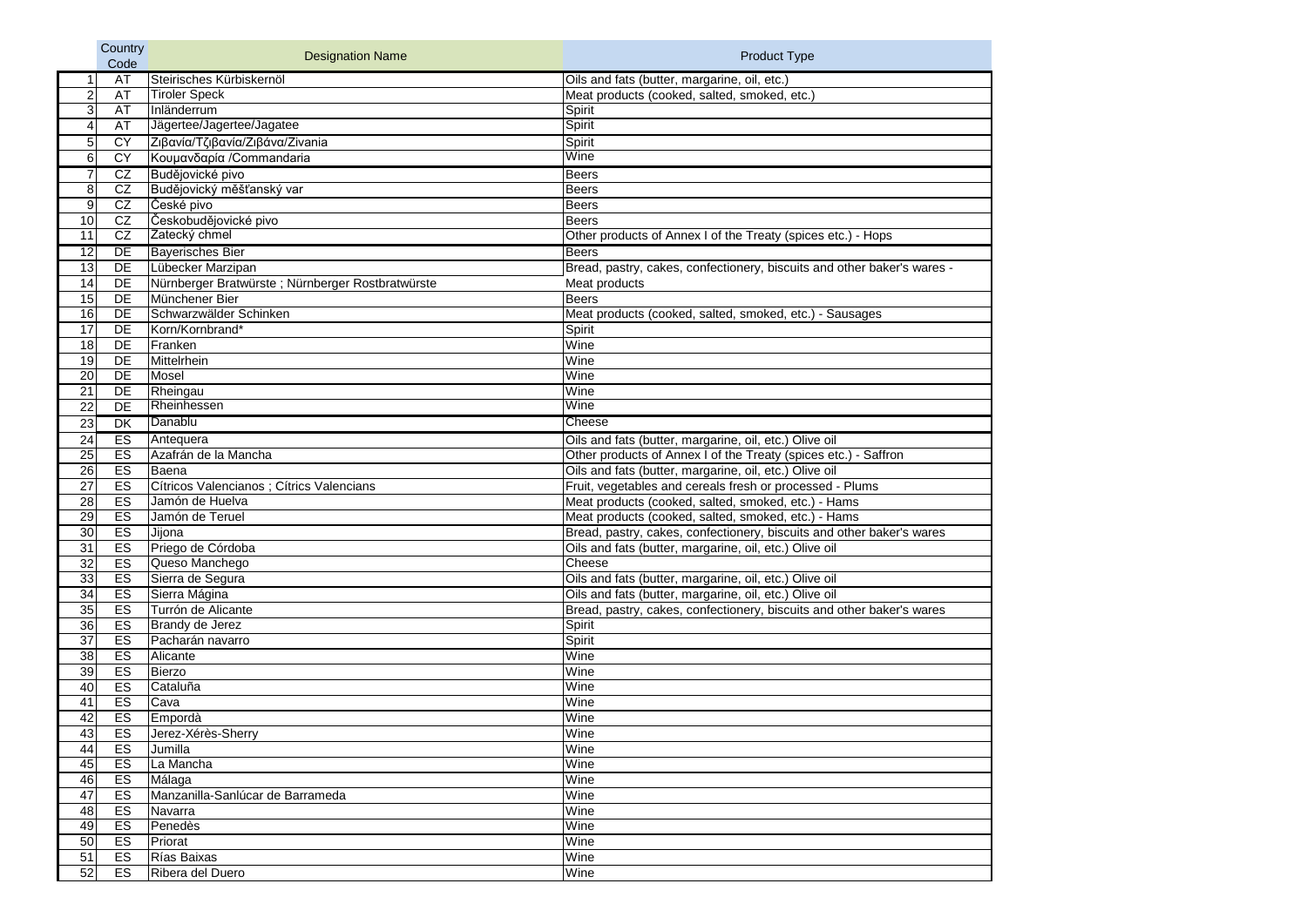| 53              | ES                     | Rioja                                                                                 | Wine                                                     |
|-----------------|------------------------|---------------------------------------------------------------------------------------|----------------------------------------------------------|
| $\overline{54}$ | ES                     | Rueda                                                                                 | Wine                                                     |
| $\overline{55}$ | ES                     | Somontano                                                                             | Wine                                                     |
| 56              | ES                     | Toro                                                                                  | Wine                                                     |
| 57              | ES                     | Valdepeñas                                                                            | Wine                                                     |
| 58              | ES                     | Valencia                                                                              | Wine                                                     |
| 59              | F1                     | Suomalainen Vodka/Finsk Vodka/Vodka of Finland                                        | Spirit                                                   |
| 60              | <b>FR</b>              | Brie de Meaux                                                                         | Cheese                                                   |
| 61              | <b>FR</b>              | Camembert de Normandie                                                                | Cheese                                                   |
|                 |                        | Canard à foie gras du Sud-Ouest (Chalosse, Gascogne, Gers, Landes,                    |                                                          |
| 62              | <b>FR</b>              | Périgord, Quercy)                                                                     | Meat products (cooked, salted, smoked, etc.) - Duck      |
| 63              | <b>FR</b>              | Comté                                                                                 | Cheese                                                   |
| 64              | <b>FR</b>              | <b>Emmental de Savoie</b>                                                             | Cheese                                                   |
| 65              | <b>FR</b>              | Jambon de Bayonne                                                                     | Meat products (cooked, salted, smoked, etc.) - Ham       |
| 66              | <b>FR</b>              | Pruneaux d'Agen ; Pruneaux d'Agen mi-cuits                                            | Fruit, vegetables and cereals fresh or processed - Plums |
| 67              | <b>FR</b>              | Reblochon ; Reblochon de Savoie                                                       | Cheese                                                   |
| 68              | <b>FR</b>              | Roquefort                                                                             | Cheese                                                   |
| 69              | <b>FR</b>              | Armagnac                                                                              | Spirit                                                   |
| $\overline{70}$ | <b>FR</b>              | Calvados                                                                              | Spirit                                                   |
| 71              | <b>FR</b>              | Cognac ; Eau-de-vie de Cognac ; Eau-de-vie des Charentes                              | Spirit                                                   |
| 72              | <b>FR</b>              | Alsace/Vin d'Alsace                                                                   | Wine                                                     |
| $\overline{73}$ | <b>FR</b>              | Anjou                                                                                 | Wine                                                     |
| 74              | <b>FR</b>              | Beaujolais                                                                            | Wine                                                     |
| $\overline{75}$ | <b>FR</b>              | Bordeaux                                                                              | Wine                                                     |
| 76              | <b>FR</b>              | Bourgogne                                                                             | Wine                                                     |
| $\overline{77}$ | <b>FR</b>              | Chablis                                                                               | Wine                                                     |
| 78              | <b>FR</b>              | Champagne                                                                             | Wine                                                     |
| 79              | <b>FR</b>              | Châteauneuf-du-Pape                                                                   | Wine                                                     |
| 80              | <b>FR</b>              | Coteaux du Languedoc/Languedoc                                                        | Wine                                                     |
| 81              | <b>FR</b>              | Côtes de Provence                                                                     | Wine                                                     |
| 82              | <b>FR</b>              | Côtes du Rhône                                                                        | Wine                                                     |
| 83              | <b>FR</b>              | Côtes du Roussillon                                                                   | Wine                                                     |
| 84              | <b>FR</b>              | Graves                                                                                | Wine                                                     |
| 85              | <b>FR</b>              | Bergerac                                                                              | Wine                                                     |
| 86              | <b>FR</b>              | Haut-Médoc                                                                            | Wine                                                     |
| $\overline{87}$ | <b>FR</b>              | Margaux                                                                               | Wine                                                     |
| 88              | <b>FR</b>              | Médoc                                                                                 | Wine                                                     |
| 89              | <b>FR</b>              | Pomerol                                                                               | Wine                                                     |
| 90              | <b>FR</b>              | Pays d'Oc                                                                             | Wine                                                     |
| 91              | <b>FR</b>              | Saint-Emilion                                                                         | Wine                                                     |
| 92              | <b>FR</b>              | <b>Sauternes</b>                                                                      | Wine                                                     |
| 93              | <b>FR</b>              | Touraine                                                                              | Wine                                                     |
| 94              | <b>FR</b>              | Ventoux<br>Val de Loire                                                               | Wine<br>Wine                                             |
| 95              | <b>FR</b>              |                                                                                       |                                                          |
| 96              | <b>GR</b>              | Ελιά Καλαμάτας - Elia Kalamatas                                                       | Table olive                                              |
| 97              | <b>GR</b>              | Κασέρι - Kasseri                                                                      | Cheese                                                   |
| 98              | <b>GR</b>              | Φέτα - Feta                                                                           | Cheese                                                   |
| 99              | <b>GR</b>              | Ελαιόλαδο Καλαμάτας - Kalamata olive oil                                              | Oils and fats (butter, margarine, oil, etc.) Olive oil   |
| 100             | <b>GR</b>              | Μαστίχα Χίου - Masticha Chiou                                                         | Natural gums and resins - Chewing gum                    |
| 101             | <b>GR</b><br><b>GR</b> | Ελαιόλαδο Σητείας Λασιθίου Κρήτης – Sitia Lasithiou Kritis Olive oil<br>Ouzo - Ούζο** | Oils and fats (butter, margarine, oil, etc.) Olive oil   |
| 102             |                        | $\sqrt{\text{Nεμέα}} - \text{Nemea}$                                                  | Spirit<br>Wine                                           |
| 103<br>104      | <b>GR</b><br><b>GR</b> | Ρετσίνα Αττικής - Restsina Attiki                                                     | Wine                                                     |
| 105             | <b>GR</b>              | Πελοποννησιακός - Peloponnese                                                         | Wine                                                     |
|                 |                        |                                                                                       |                                                          |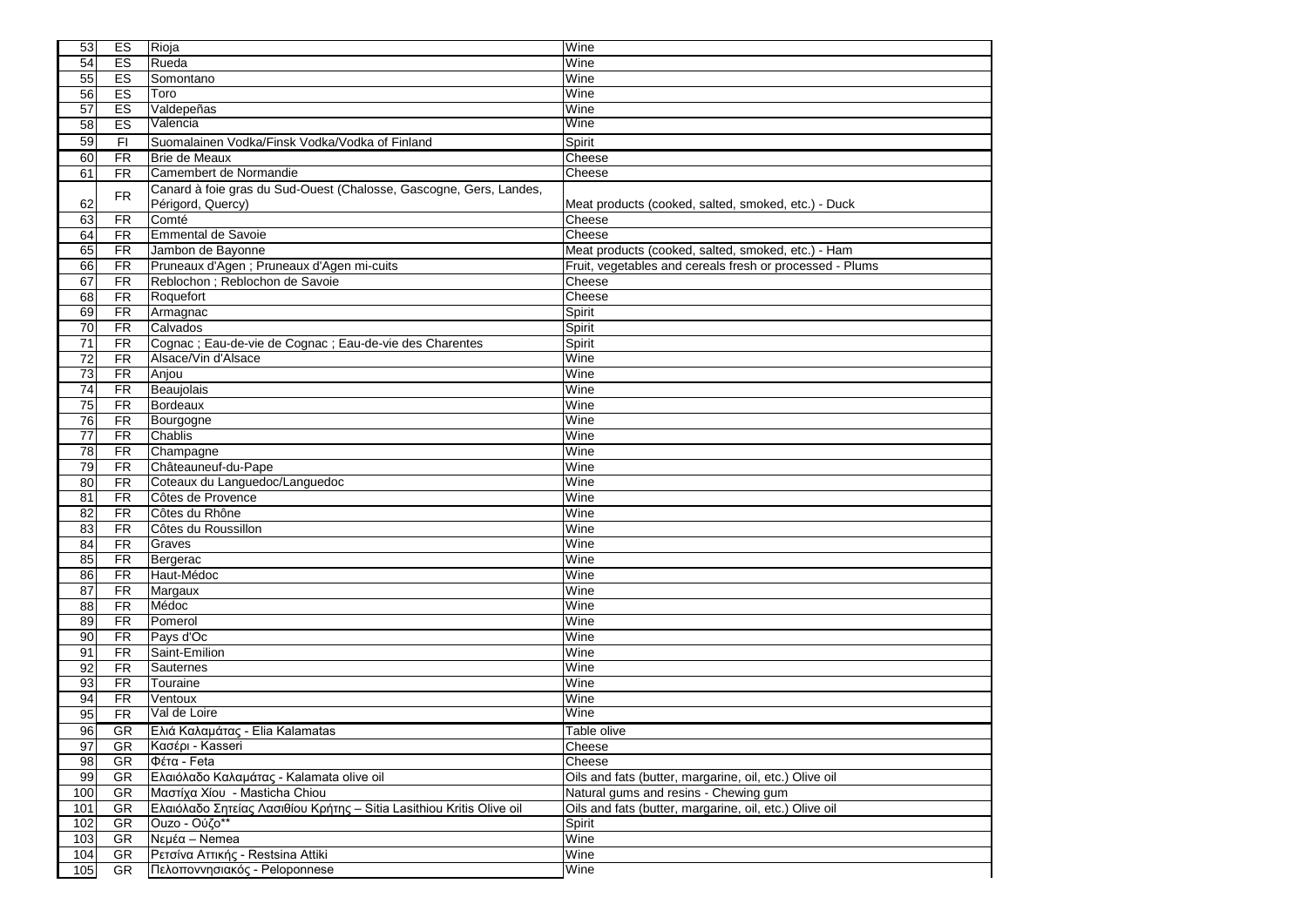| 106 | <b>GR</b>                         | Σάμος - Samos                                                        | Wine                                                            |
|-----|-----------------------------------|----------------------------------------------------------------------|-----------------------------------------------------------------|
| 107 | <b>HR</b>                         | Dingač                                                               | Wine                                                            |
| 108 | HU                                | Pálinka                                                              | Spirit                                                          |
| 109 | HU                                | Törkölypálinka                                                       | Spirit                                                          |
| 110 | HU                                | Tokaj/Tokaji                                                         | Wine                                                            |
| 111 | IE                                | <b>Irish Cream</b>                                                   | Spirit                                                          |
| 112 | IE                                | Irish Whiskey/Uisce Beatha Eireannach/Irish Whisky                   | Spirit                                                          |
| 113 | IT                                | Aceto Balsamico di Modena                                            | Other products of Annex I of the Treaty (spices etc.) - Vinegar |
| 114 | IT                                | Asiago                                                               | Cheese                                                          |
| 115 | IT                                | Bresaola della Valtellina                                            | Meat products (cooked, salted, smoked, etc.)                    |
| 116 | IT                                | Fontina                                                              | Cheese                                                          |
| 117 | IT                                | Gorgonzola                                                           | Cheese                                                          |
| 118 | IT                                | Grana Padano                                                         | Cheese                                                          |
| 119 | IT                                | Kiwi Latina                                                          | Fruit, vegetables and cereals fresh or processed - Kiwi         |
| 120 | IT                                | Mela Alto Adige ; Südtiroler Apfel                                   | Fruit, vegetables and cereals fresh or processed - Apples       |
| 121 | IT                                | Mortadella Bologna                                                   | Meat products (cooked, salted, smoked, etc.)                    |
| 122 | IT                                | Mozzarella di Bufala Campana                                         | Cheese                                                          |
| 123 | IT                                | Parmigiano Reggiano                                                  | Cheese                                                          |
| 124 | IT                                | Pecorino Romano                                                      | Cheese                                                          |
| 125 | IT                                | Prosciutto di Parma                                                  | Meat products (cooked, salted, smoked, etc.) - Hams             |
| 126 | IT                                | Prosciutto di S. Daniele                                             | Meat products (cooked, salted, smoked, etc.) - Hams             |
| 127 | IT                                | Prosciutto Toscano                                                   | Meat products (cooked, salted, smoked, etc.) - Hams             |
| 128 | IT                                | Provolone Valpadana                                                  | Cheese                                                          |
| 129 | $\mathsf{I}\mathsf{T}$            | Taleggio                                                             | Cheese                                                          |
| 130 | IT                                | Grappa                                                               | Spirit                                                          |
| 131 | IT                                | Acqui/Brachetto d'Acqui                                              | Wine                                                            |
| 132 | IT                                | Asti                                                                 | Wine                                                            |
| 133 | IT                                | Barbaresco                                                           | Wine                                                            |
| 134 | IT                                | <b>Bardolino Superiore</b>                                           | Wine                                                            |
| 135 | IT                                | Barolo                                                               | Wine                                                            |
| 136 | IT                                | Brunello di Montalcino                                               | Wine                                                            |
| 137 | IT                                | Chianti                                                              | Wine                                                            |
| 138 | IT                                | Conegliano Valdobbiadene- Prosecco                                   | Wine                                                            |
| 139 | IT                                | Prosecco                                                             | Wine                                                            |
| 140 | IT                                | Dolcetto d'Alba                                                      | Wine                                                            |
| 141 | $\overline{\mathsf{I}\mathsf{T}}$ | Franciacorta                                                         | Wine                                                            |
| 142 | IT                                | Lambrusco di Sorbara                                                 | Wine                                                            |
| 143 | IT                                | Lambrusco Grasparossa di Castelvetro                                 | Wine                                                            |
| 144 | IT                                | Marsala                                                              | Wine                                                            |
| 145 | IT                                | Montepulciano d'Abruzzo                                              | Wine                                                            |
| 146 | IT                                | Sicilia                                                              | Wine                                                            |
| 147 | IT                                | Soave                                                                | Wine                                                            |
| 148 | IT                                | Toscana/Toscano                                                      | Wine                                                            |
| 149 | IT                                | Veneto<br>Vino Nobile di Montepulciano                               | Wine<br>Wine                                                    |
| 150 | IT                                |                                                                      |                                                                 |
| 151 | LT                                | Originali lietuviška degtinė                                         | Spirit                                                          |
| 152 | <b>NL</b>                         | Gouda Holland<br>Genièvre/Jenever/Genever                            | Cheese                                                          |
| 153 | <b>NL</b>                         |                                                                      | Spirit                                                          |
| 154 | PL                                | <b>Polish Cherry</b>                                                 | Spirit                                                          |
| 155 | PL                                | Polska Wódka/Polish vodka                                            | Spirit                                                          |
|     |                                   | Wódka ziołowa z Niziny Północnopodlaskiej aromatyzowana ekstraktem z |                                                                 |
|     | PL                                | trawy żubrowej / Herbal vodka from the North Podlasie Lowland        | Spirit                                                          |
| 156 |                                   | aromatised with an extract of bison grass                            |                                                                 |